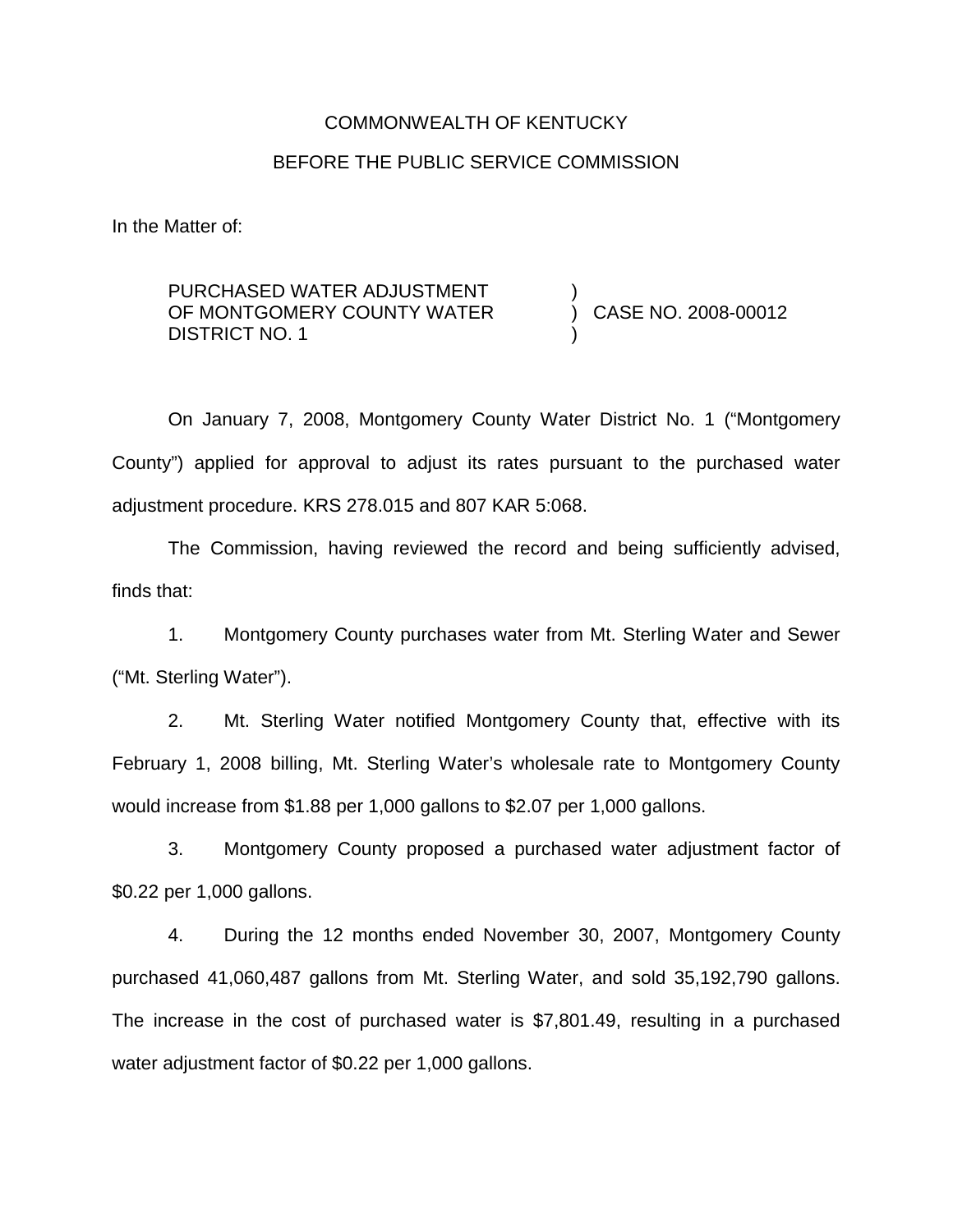5. The purchased water adjustment factor of \$0.22 per 1,000 gallons is fair, just, and reasonable and should be approved.

6. Montgomery County incorrectly applied the adjustment factor to its current rates.

IT IS THEREFORE ORDERED that:

1. The rates proposed by Montgomery County are denied.

2. The purchased water adjustment factor of \$0.22 per 1,000 gallons as calculated in Appendix A is approved.

3. The rates in Appendix B attached hereto and incorporated herein, are fair, just, and reasonable and are approved for services on or after February 1, 2008.

4. Within 20 days of the date of this Order, Montgomery County shall file with the Commission revised tariff sheets showing the rates approved herein.

Done at Frankfort, Kentucky, this 6<sup>th</sup> day of February, 2008,

By the Commission

ATTEST:

**Executive Director** 

Case No. 2008-00012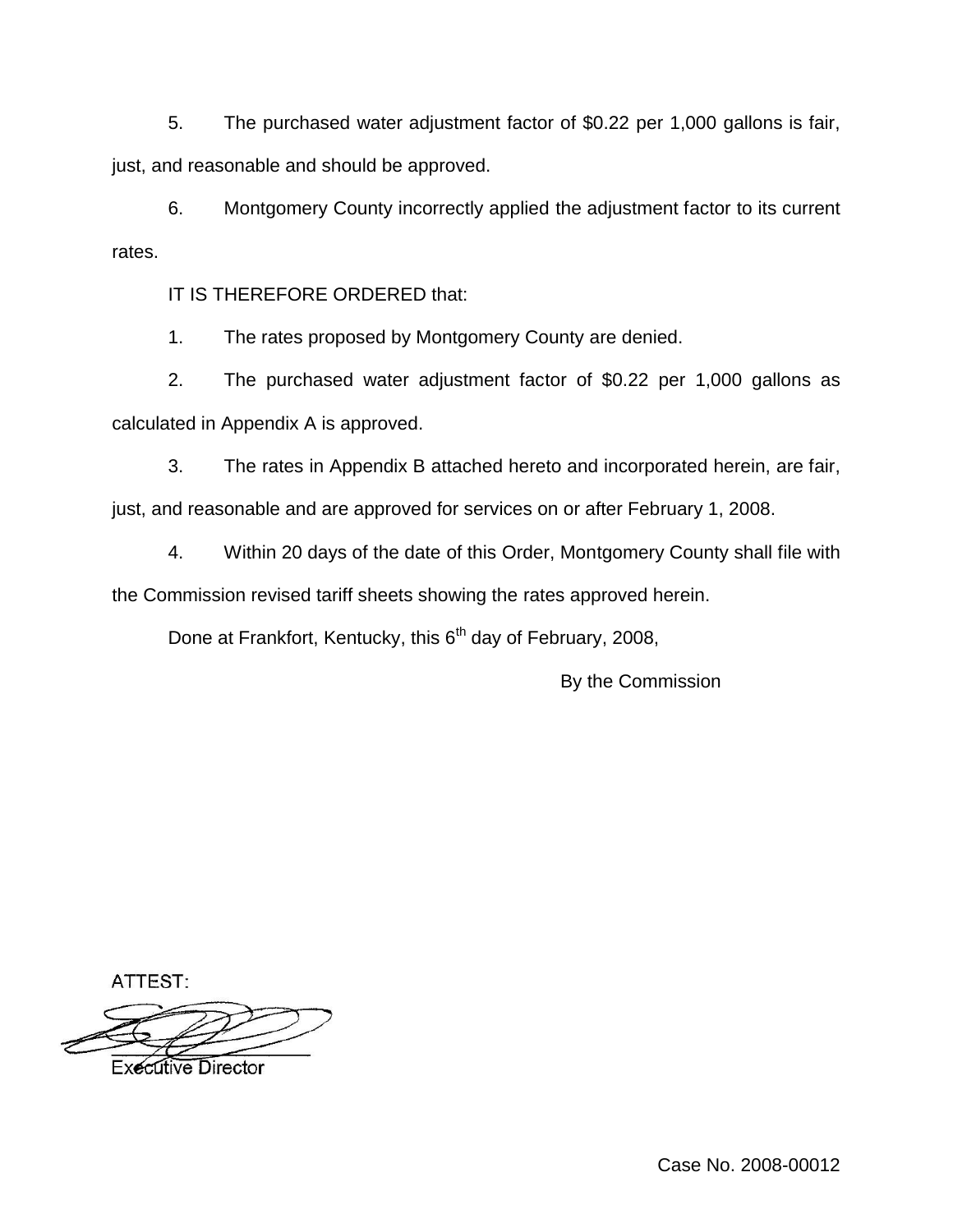## APPENDIX A

## APPENDIX TO AN ORDER OF THE KENTUCKY PUBLIC SERVICE COMMISSION IN CASE NO. 2008-00012 DATED FEBRUARY 6, 2008

| <b>Montgomery County Water</b>                                                       | New Rate                                   | <b>Base Rate</b>                                                   |           |
|--------------------------------------------------------------------------------------|--------------------------------------------|--------------------------------------------------------------------|-----------|
| Purchases in gallons<br>Volumetric rate                                              | 41,060,487<br>\$2.07/1,000<br>\$84,995,208 | 41,060,487<br>\$1.88/1,000<br>\$77,193,715<br>Increased water cost | \$7801.49 |
| Increased water cost<br>Divided by gallons sold<br>Purchased water adjustment factor |                                            | \$7,801.49<br>35,192,790<br>\$0.22 per 1,000 gallons               |           |